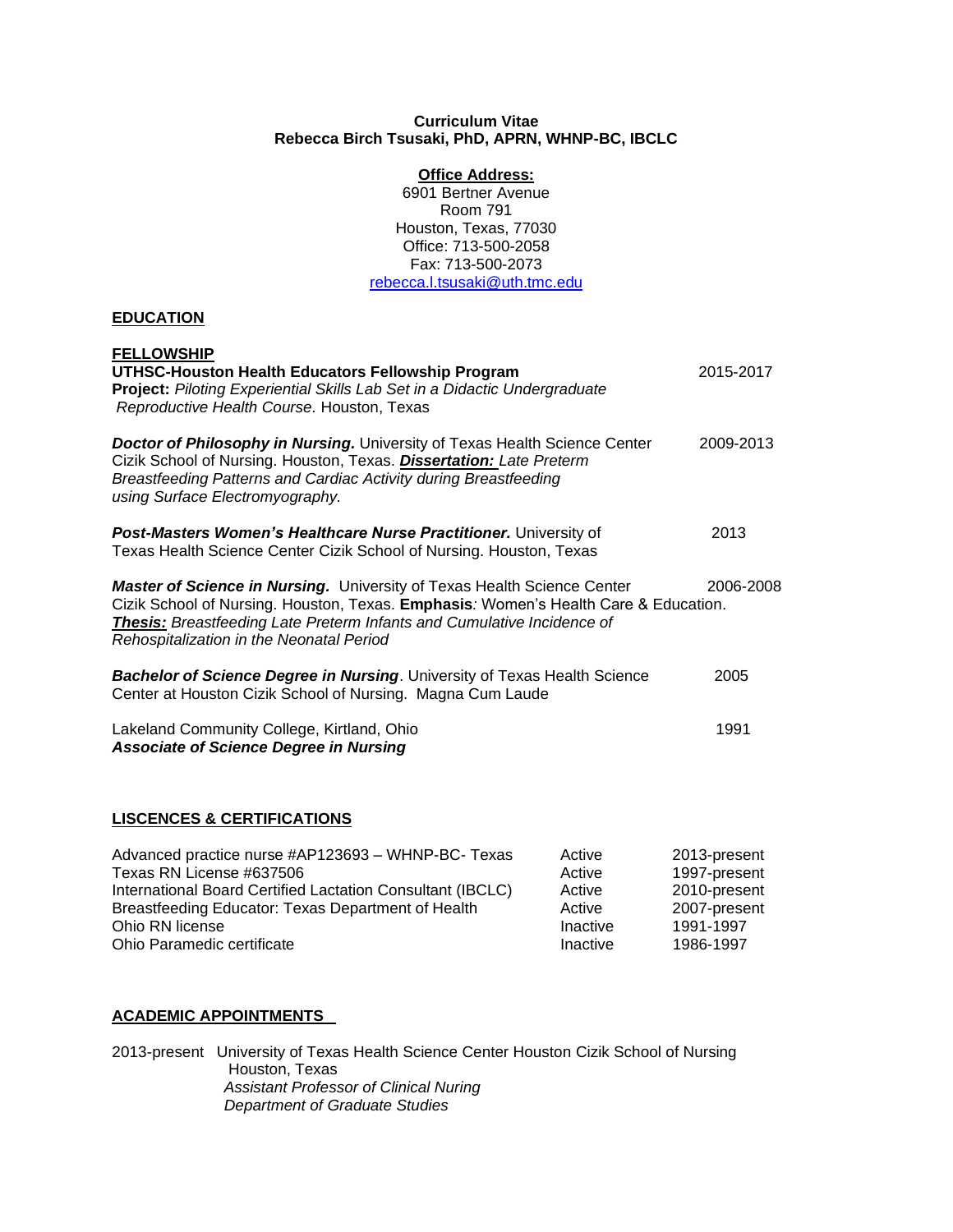2008-2013 University of Texas Health Science Center Houston Cizik School of Nursing Houston, Texas. *Teaching Associate and Clinical Coordinator, Reproductive Healthcare, Department of Family Health* 2007-2008 University of Texas Health Science Center Houston Cizik School of Nursing Houston, Texas *Teaching Assistant/Graduate Student, Reproductive Healthcare*

## **PROFESSIONAL EXPERIENCE**

#### 2016- Current: **Women's Home, Houston, Texas**

• Women's Health Nurse Practitioner**. Faculty Practice.**

## 2015 **OB GYN Medical Center Associates. Houston, Texas**

• Women's Health Nurse Practitioner**. Faculty Practice.**

## 2005-2014 **Memorial Hermann Hospital, Texas Medical Center, Houston, Texas**

- Registered Nurse-Women's Health Services
- Lactation Consultant
- **Triage**
- Transitional Nursery
- Postpartum care
- Antepartum care

## 1999-2005 **Advanced Temporaries, Houston, Texas**

• Registered Nurse. Worked per diem assignments in Houston area Neonatal ICUslevels II and III, transitional and low-risk nurseries and postpartum care units.

## 1997-1999 **University of Texas Medical Branch Hospital, Galveston, Texas**

- Registered Nurse in the Endoscopy Department
- Certified to administer conscious sedation
- Biopsy collection and other endoscopic procedures

# 1993-1997 **Cleveland Clinic Foundation, Cleveland, Ohio**,

- Registered Nurse in the Post Anesthesia Care Unit: Pediatric and Adult
- Pediatric Services Development Committee: Assisted with the development of a new pediatric PACU and pediatric orientation program for nursing staff
- Served as a Charge Nurse and participated in the development of a pediatric orientation program for nursing staff
- Provided post-anesthesia care to pediatric and adult patients after procedure
- Provided post-anesthesia care to SICU, MICU, and PICU patients

# 1986-1993 **University Hospitals and Rainbow Babies Hospital of Cleveland, Cleveland, Ohio**

- Flight Dispatcher and Paramedic from 1986-1991, Emergency Department
- Registered Nurse in a Level III Neonatal Intensive Care Unit from 1991-1993. Cared for premature infants in critical condition, also assisted with ECMO.

# **HONORS & AWARDS**

- Induction into Sigma Theta Tau International, Zeta Pi Chapter, 2006
- Magna Cum Laude, May 2006
- Harris County Medical Society Auxiliary Clinical Excellence Award, 2008
- Who's Who Among Colleges and Universities, 2006, 2008
- 2013 The UTHealth School of Nursing Faculty Award of Excellence
- 2018 Zeta Pi Research Award.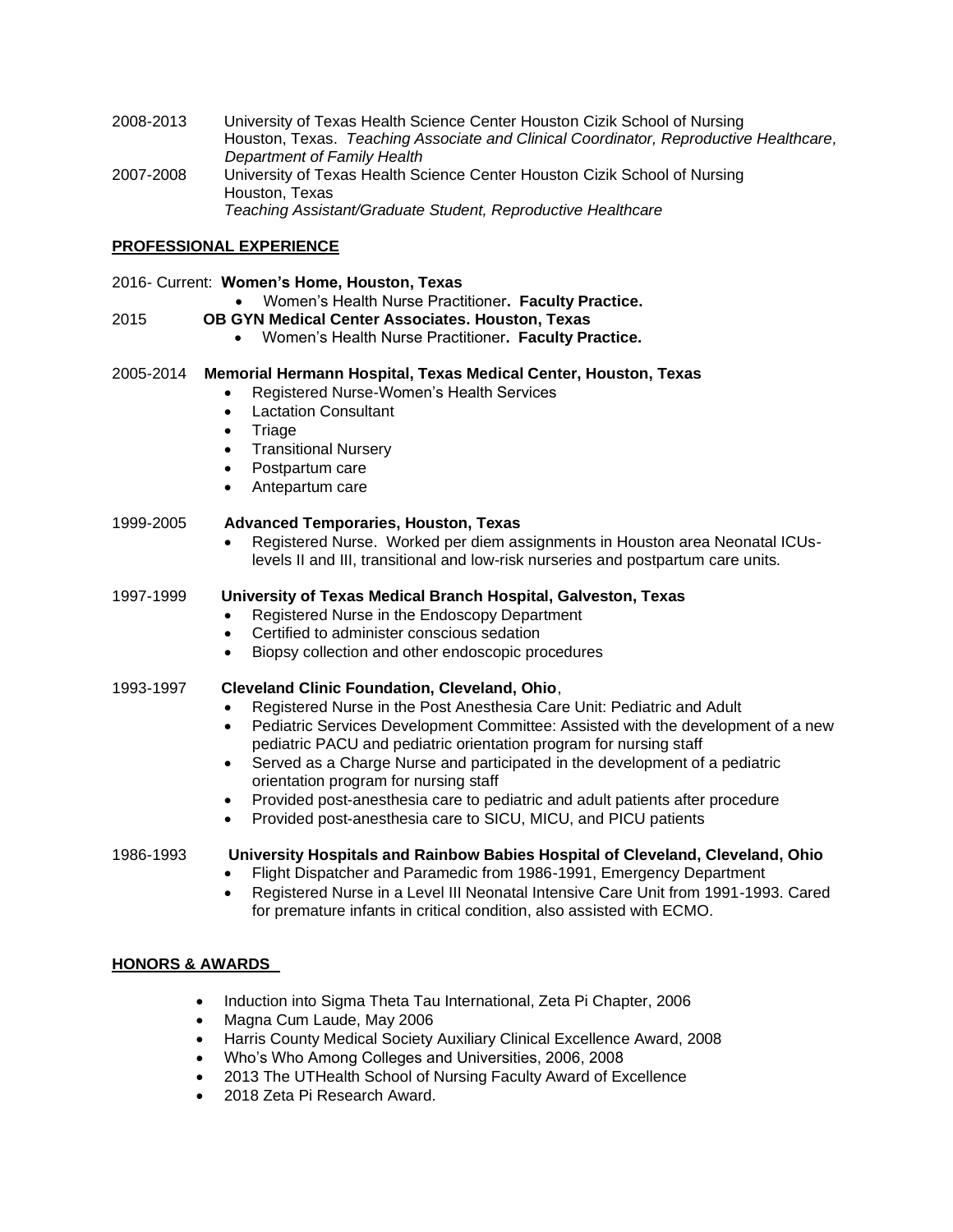# **GRANTS**

Sigma Theta Tau-Zeta Pi Research Award 2011 - \$1500

*Preventing Childhood Obesity through Early Feeding and Parenting Guidance.* Grant# NIH/NIDDK 1 R01DK096488-01A1 2014-2017: Co-investigator/Consultant with Elizabeth Reifsnider (PI) ASU.

Sigma Theta Tau International Zeta Pi Chapter Research Award 2018: \$2500

## **PUBLICATIONS**

- Tsusaki, R.L., Wardell, D.W., Mancias, P., Kang, D., Padhye, N., (2016). *A Pilot Study of Early Postnatal Late Preterm and Term Breastfeeding Patterns using Surface*  **Electromyography**. Podium presentation and published conference proceedings, 4<sup>th</sup> Annual Worldwide Nursing Conference, Singapore. Print ISSN: 2315-4330, E-Periodical ISSN: 2315-4349.
- Tsusaki, R.L., Wardell, D., Mullassery, D. & Helmreich, R., Primary Care Nurse Practitioner in E.R. Giardino, R.G. Hanks, & A.P. Giardino (Eds.) 2014, *Collaboration with the Advanced Practice Nurse Role, Teamwork and Outcomes*. Hauppauge, NY. Nova Science Publishers. ISBN-10: 1633213110.
- Tsusaki, R.L., in Littleton, L. & Engebretson, J. (Eds.) (2013), *Maternity Nursing Care* (2nd ed.) **ISBN10:** 1-111-54312-7

## **PRESENTATIONS**

- Tsusaki, R.L., (2020). **Spirituality: Meaning, Concept, and Significance in Nursing.**  Presentation. International Webinar on Spirituality in Nursing. Lisie College of Nursing, Ernakulam, India.
- Tsusaki, R.L., Helmreich, R.J., (2019). **Student Steps to Success: An Evaluation of Stress, Grit, Belonging and Effect of Early Remediation In a Cohort of Undergraduate Students.** Poster presentation at The UTHealth 8th Annual Research/Evidence-based Practice Day, Houston, TX. October, 2019.
- Tsusaki, R.L., Helmreich, R.J., (2019). **Student Steps to Success: An Evaluation of Stress, Grit, Belonging and Effect of Early Remediation In a Cohort of Undergraduate Students.** Poster presentation at the National League for Nursing Education Summit, Washington, D.C., September, 2019.
- Tsusaki, R.L.,(2019). *Overcoming the Challenges of Breastfeeding after Postpartum Discharge*. Texas Nurse-Family Partnership Conference. Galveston, Texas. Podium presentation.
- Tsusaki, R.L., Helmreich, R.J., Ethington, M.D., Mullassery, D.G., Lyons, M.M. **(2017).**  *Piloting Experiential Skills Lab Set in a Didactic Undergraduate Reproductive*  **Health Course.** Poster presentation at UT Health Advances in Teaching and Learning Conference, Houston Texas.
- Birch-Tsusaki, R.L., (2014). *Late Preterm Breastfeeding Patterns and Cardiac Activity during feeding*. Council for Advancement of Nursing State of the Science Conference, Washington, D.C., 2014.
- Birch-Tsusaki, R.L., (2014). Workshop*: Helping the Breastfeeding Late Preterm Family: Research Findings and Strategies*. March of Dimes Gravens Conference, Tampa, Florida. February, 2014.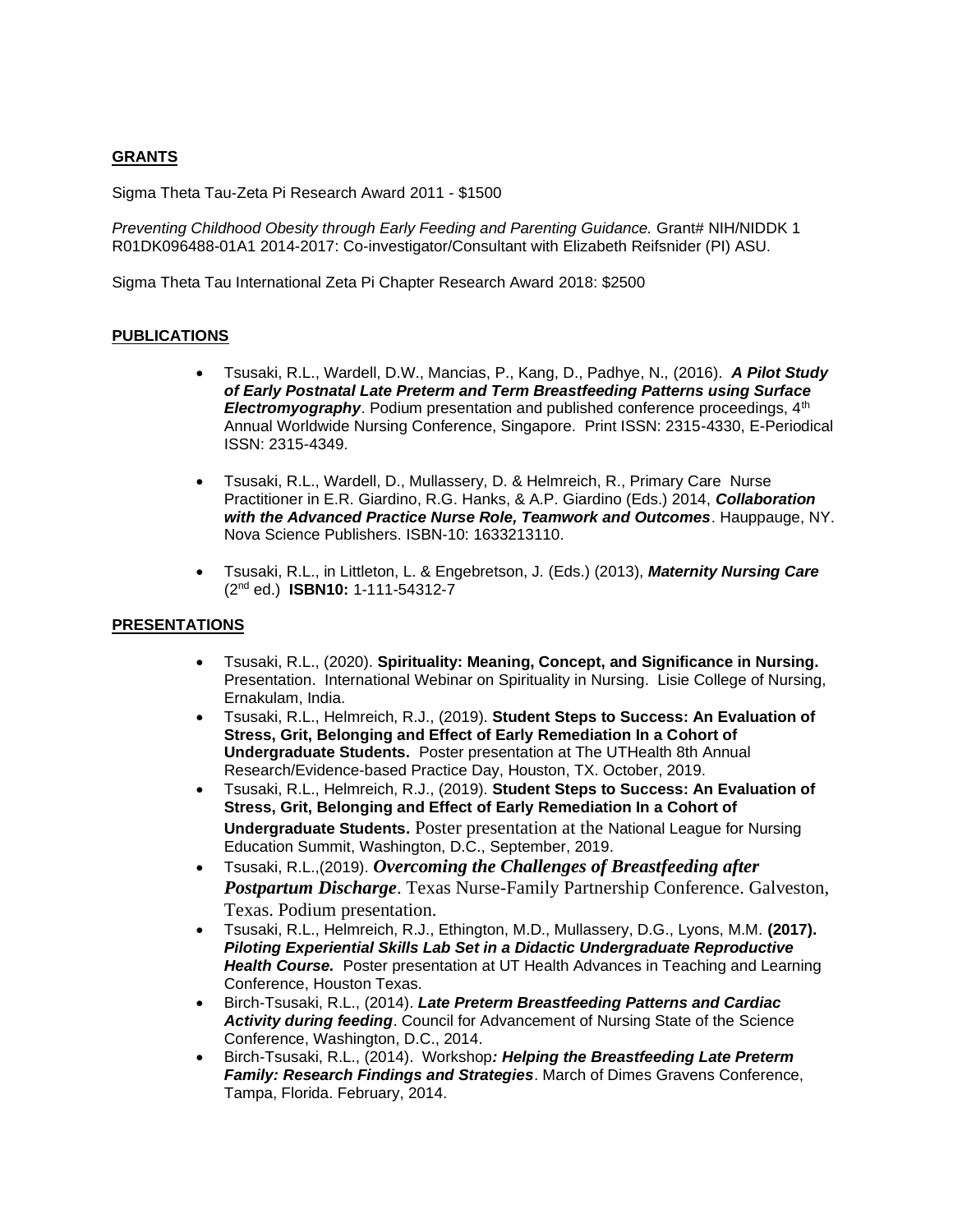- Birch-Tsusaki, R.L., (2013). *Feeding the Late Preterm Infant*. March of Dimes Visiting Professorship, October 2013
- Birch-Tsusaki, R.L. (2011). *Low-Risk Maternal Care.* Memorial Hermann Hospital, Nurse Fellowship Program. September, 2012
- Hurst, N. & Birch-Tsusaki, R.L. (2011) *Providing Breastmilk for the Preterm NICU Infant*. Podium presentation: Sigma Theta Tau International Biennium, Grapevine, Texas. October 2011
- Birch-Tsusaki, R.L. (2011). *Low-Risk Maternal Care.* Memorial Hermann Hospital, Nurse Fellowship Program. September, 2011.
- Birch-Tsusaki, R.L. (2009) *Late Preterm Feeding Methods and Cumulative Incidence of Rehospitalization.* Sigma Theta Tau Zeta Pi Chapter Research Day, April 2009.
- Birch-Tsusaki, R.L. (2009). **Late Preterm Feeding Methods and Cumulative Incidence of Rehospitalization.** Poster presentation at the *Kaleidoscope Challenge Your Mind*  Conference, Galveston, Texas.
- Birch-Tsusaki, R.L. (2008). *Breastfeeding Late-Preterm Infants and Cumulative Incidence of Rehospitalization in the Neonatal Period. Master's Thesis.*
- Birch-Tsusaki, R.L. (2007). *Preterm Labor*, 2007-University of Texas School of Nursing
- Birch-Tsusaki, R.L. (2007, 2008). *Women's Health Care-Gynecology.* Presented at the University of Texas Health Science Center Houston School of Nursing
- Birch-Tsusaki, R.L. (2007). *Reproductive Freedom*. Presented at University of Texas Health Science Center Houston School of Nursing.
- Birch-Tsusaki, R.L. (2006). *Evidenced-Based Nursing*. Presented at Twelve Oaks Hospital, Houston, Texas
- Birch. R.L, Kawolics, B. (1996). *Care of the Pediatric Post-Anesthesia Patient.* Presented at the Cleveland Clinic Foundation, Cleveland, Ohio.

# **RESEARCH**

- 2018-2019 **Primary Investigator:** HSC-SN-18-0062- *An Evaluation of Stress, Grit, Belonging, and Effect of Remediation in a Cohort of Undergraduate Reproductive Health Students*. Grant #00131733 STTI \$2500
- 2017 **Primary Investigator: HSN-SN-17-0374:** *Piloting Experiential Skills Lab Set in a Didactic Undergraduate Reproductive Health Course. HEFP Project.*
- 2014-2017 **Co-I & Consultant.** *Preventing Childhood Obesity through Early Feeding and Parenting Guidance NIH.* 5R01DK096488-02, \$995,000. Elizabeth Reifsnider (PI).
- 2012-2013 **Primary Investigator**: HSN-SN-12-0299. *Late preterm Breastfeeding Patterns and Cardiac Activity during Feeding using Surface Electromyography.*
- 2011-2012 **Primary Investigator**: HSN-SN-10-0523. *Pilot Study: Breastfeeding Patterns of Late Preterm and Term infants.*
- 2007-2008 **Primary Investigator**: HSC-GEN-07-0566. *Breastfeeding Late preterm Infants and the Cumulative Incidence of Rehospitalization in the Neonatal Period.*

# **SERVICE COMMITTEES**

- UT Health Interfaculty Council (IFC) UT Health Administrative Affairs IFC Subcommittee, UT Health Governance, and Academic Affairs IFC Subcommittee
- T.F. Burks Scholarship Committee
- UT School of Nursing Faculty Assembly Committee Parliamentarian
- Faculty Assembly Bylaws Committee- Chair
- MSN and DNP Councils
- Proctor Management Committee
- Research Day Planning Committee
- NONPF abstract reviewer 2020